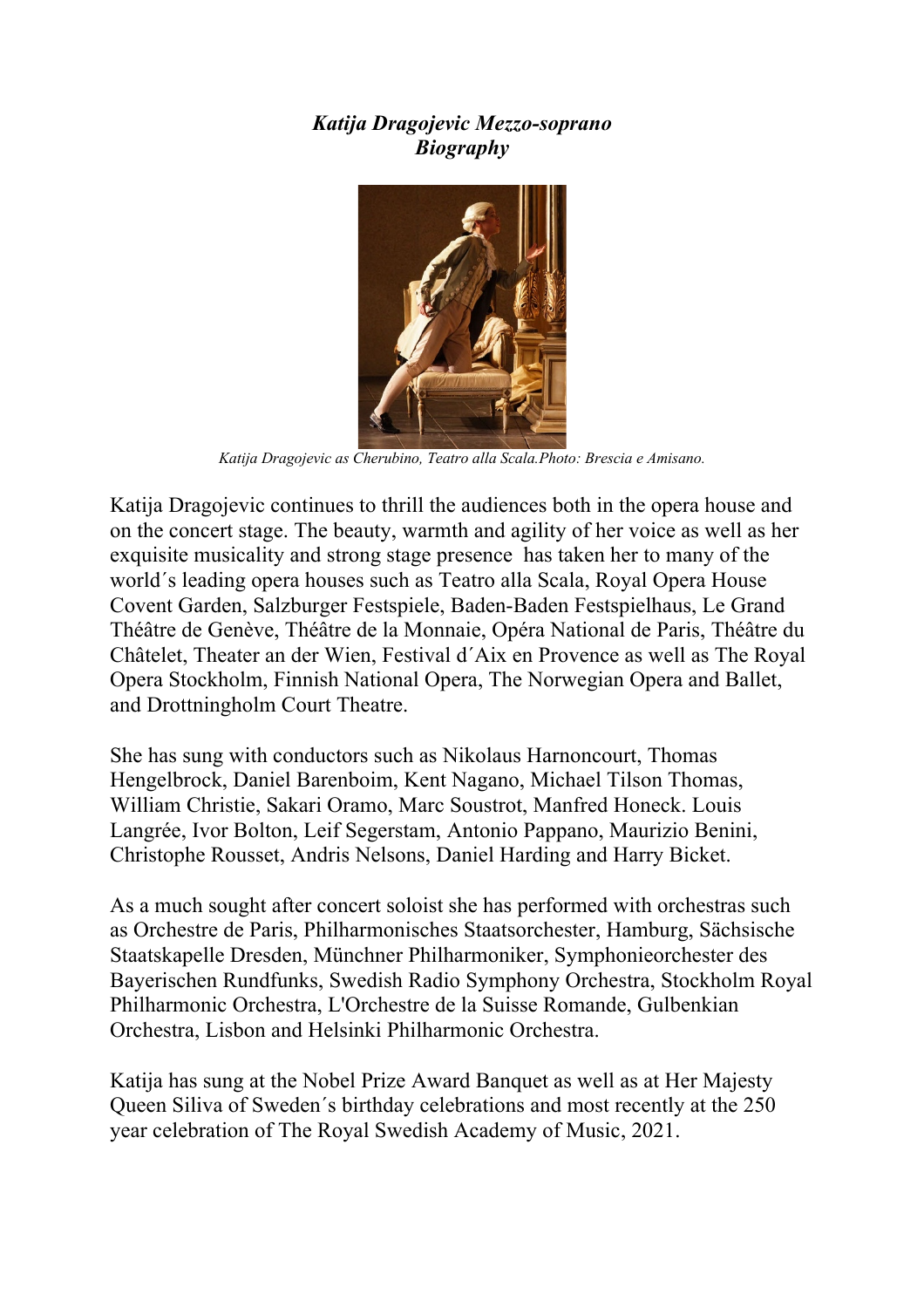During the autumn of 2021 Katija made a huge success singing the main role *Eva* in the world premiere of Erik Gedeon´s "Animals who hate humans" at Uppsala Stadsteater. A role that demanded operatic singing as well as jazz, samba and chansons. 2021 also included her participation in the film "Mozart opera at Drottningholm" filmed at Drottningholm Court Theatre for Swedish Television, singing roles such as *Cherubino* and *Idamante*.

In the season of 2019 / 2020 she received great reviews for her *Zerlina* (Don Giovanni) at Norrlandsoperan and for her role as *Tea* in the world premiere of Johan Ullén´s "The Love machine" at Norrbottensmusiken, Piteå.

2017/ 2018 Katija sang the title role in Offenbach´s *Fantasio* at Le Grand Théâtre de Genève to great acclaim, *Dorabella* (Così fan tutte) at Semperoper Dresden, the title role in *Carmen* at Helsinki National Opera as well as *La belle Dulcinée* in Massenet´s Don Quichotte at Folkoperan, Stockholm. The season 2015/ 2016 she sang the title role in Handel´s *Serse* as well as the title role in *Carmen* and *Dorabella* at Stockholm Royal Opera.

Other recent engagements have been as *Idamante* (Idomeneo) at Drottningholm Court Theatre, *Dorabella* at Teatro alla Scala with maestro Daniel Barenboim (RAI, Medici TV) and at Theater an der Wien with maestro Nikolaus Harnoncourt (DVD) and Zerlina at Baden-Baden Festspiele with Thomas Hengelbrock, including a starry cast with Anna Netrebko as Donna Anna (DVD, Mezzo TV).

Katija´s operatic roles also include: *Cherubino* (Le nozze di Figaro) at Teatro alla Scala, Salzburger Festspiele and many other opera houses, *Sesto* (La clemenza di Tito) at Drottningholm Court Theatre, *Siébel* in Gounod´s (Faust) at ROH Covent Garden, *La Musica and La Messaggiera* in Monteverdi´s (Orfeo) with Ivor Bolton and Freiburger Baroque and *Melanto* in Monteverdi´s (Il ritorno d´Ulisse) with Christophe Rousset and Les Talens Lyriques at Theater an der Wien, *Lucretia* in Britten´s (The Rape of Lucretia) at The Norwegian Opera and Ballet, *Varvara* in Janáček´s (Katia Kabanova) at Gothenburg Opera, *Krista* in Janáček´s (Makropulos' case) at Théâtre de la Monnaie, *Orlofsky* (Die Fledermaus) at Glyndebourne Festival opera, the title role in (*La Cenerentola*) at Finnish National Opera, *Lychas* in Handel´s (Hercules) with William Christie and Les Arts Florissants at BAM, New York with Joyce di Donato, *Ein Page* (Salome) and *Meg Page* (Falstaff) at the Royal Opera, Stockholm, The *Second Lady*, (Zauberflöte) at Opéra National de Paris, *Hänsel* in (Hänsel und Gretel) at Opera North and *Il Prologo and Venere* in Peri´s (Euridice) at Drottningholm Court Theatre.

Her wide concert repertoire includes: Berlioz: *Les nuits d´été,* Alma Mahler Selected *Lieder*, Gustav Mahler: Lieder from *Des Knaben Wunderhorn*, *Das Lied von der Erde,* Lili Boulanger: *Psaume 130*, J.S. Bach: *Weihnachtsoratorium, Matthäus-Passion, Johannes-Passion, Magnificat, b-*